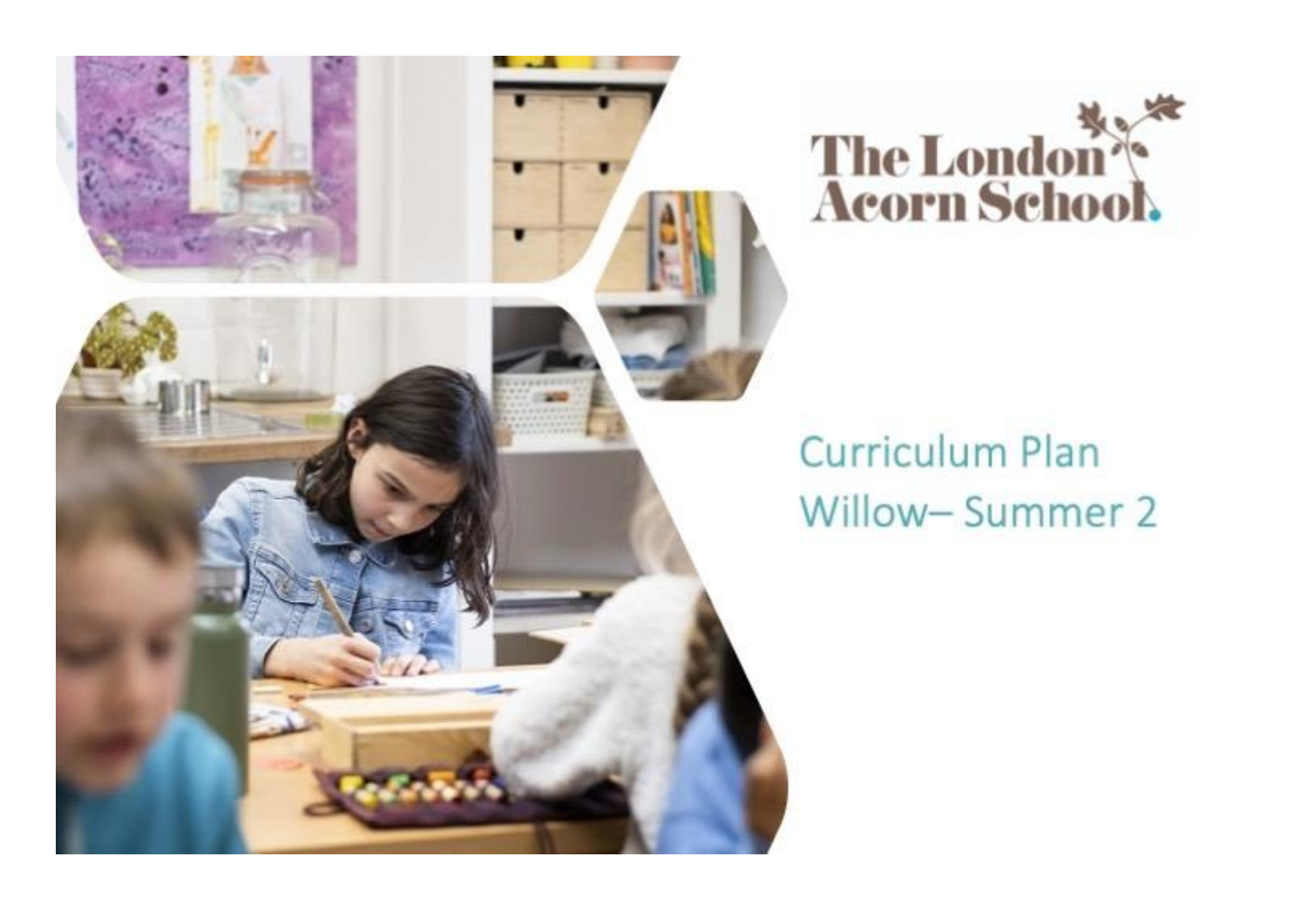## Programmes of Study



| Class/Year                                                                                                                                                                                                              | Class 1 (year 2)                                                                                                                                                                                                                                                                                                                                                                                                                                 | Term Summer Second half term |                                                                                                                                                                                                                                                                                                                                                                                                                                                                                                                                                                                                                                                                                        |  |  |  |  |  |
|-------------------------------------------------------------------------------------------------------------------------------------------------------------------------------------------------------------------------|--------------------------------------------------------------------------------------------------------------------------------------------------------------------------------------------------------------------------------------------------------------------------------------------------------------------------------------------------------------------------------------------------------------------------------------------------|------------------------------|----------------------------------------------------------------------------------------------------------------------------------------------------------------------------------------------------------------------------------------------------------------------------------------------------------------------------------------------------------------------------------------------------------------------------------------------------------------------------------------------------------------------------------------------------------------------------------------------------------------------------------------------------------------------------------------|--|--|--|--|--|
| Unit title: The Heavens Above<br>Topic exploring the stars, the sun and moon A lesson of Geometry and the history of story throughout different cultures                                                                |                                                                                                                                                                                                                                                                                                                                                                                                                                                  |                              |                                                                                                                                                                                                                                                                                                                                                                                                                                                                                                                                                                                                                                                                                        |  |  |  |  |  |
| <b>Literacy Genres</b>                                                                                                                                                                                                  |                                                                                                                                                                                                                                                                                                                                                                                                                                                  |                              |                                                                                                                                                                                                                                                                                                                                                                                                                                                                                                                                                                                                                                                                                        |  |  |  |  |  |
| Reading Enhancements I took the Moon for a Walk- Carolyn Curtis Moon, A Peek Through Book- Britta Teckentrap Moons first Friends- Susanna Hill Sun and Moon- Lindsey<br>Yankey Why the Sun and the Moon live in the Sky |                                                                                                                                                                                                                                                                                                                                                                                                                                                  |                              |                                                                                                                                                                                                                                                                                                                                                                                                                                                                                                                                                                                                                                                                                        |  |  |  |  |  |
| Literacy                                                                                                                                                                                                                | Grammar<br>To understand other common uses of capitalisation e.g., for personal<br>titles (Mr, Miss), headings, book titles, emphasis.<br>Writing purpose<br>Writing to entertain:<br>Stories (Including re-telling & traditional tales)<br>Descriptions<br>Poetry<br>In character role<br>Writing to inform:<br>Labels, Captions, Lists<br>Recount - First-hand experience<br>Instructions - First-hand experience<br>NCR - Information Leaflet | <b>Maths</b>                 | Recognise, find and name a half as one of two equal parts of<br>an object, shape, length or quantity e.g. Find half of a length of<br>string, by folding;.<br>Compare, describe and solve practical problems for:<br>lengths and heights (e.g. long/short, longer/shorter,<br>tall/short, double/half)<br>mass or weight (e.g. heavy/light, heavier than, lighter than)<br>capacity/volume (full/empty, more than, less than)<br>time (quicker, slower, earlier, later)<br>Use non standard measures to measure and begin to record the<br>following:<br>lengths and heights<br>mass/weight<br>capacity and volume<br>Recognise and know the value of different denominations of coins |  |  |  |  |  |
| Art                                                                                                                                                                                                                     | Sponge Moon art project piece<br>Craft- Paint Sun and Moon Pillowcases?                                                                                                                                                                                                                                                                                                                                                                          | <b>Humanities</b>            | Use simple compass directions (North, South, East and West) and<br>locational and directional language [for example, near and far; left and<br>right], to describe the location of features and routes on a map                                                                                                                                                                                                                                                                                                                                                                                                                                                                        |  |  |  |  |  |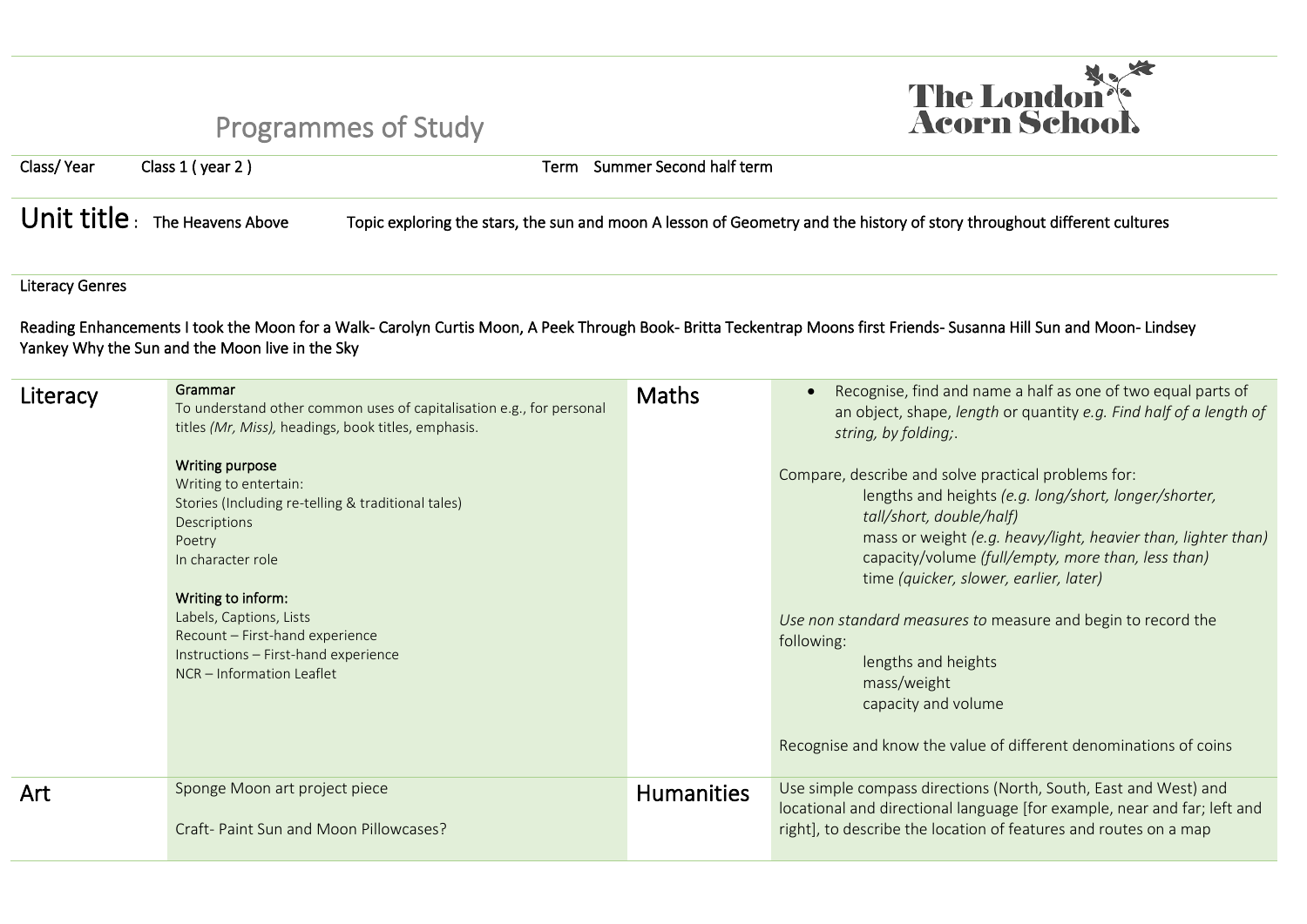|                                        | Geometry-<br>Exploring Symmetry, 2D and 3D Shape recognition<br>Language around positioning and movement                                                                                                                                                                                                                                                                                                                                                                                                                                                           |                  | And others to explore relational geography space, the importance of<br>these two forces since the beginning of time and the rich cultural<br>significance of these features.<br>Human and physical geography § identify seasonal and daily weather<br>patterns in the United Kingdom and the location of hot and cold areas<br>of the world in relation to the Equator and the North and South Poles<br>A study of Historical figure Neil Armstrong                                                                                                                                 |
|----------------------------------------|--------------------------------------------------------------------------------------------------------------------------------------------------------------------------------------------------------------------------------------------------------------------------------------------------------------------------------------------------------------------------------------------------------------------------------------------------------------------------------------------------------------------------------------------------------------------|------------------|-------------------------------------------------------------------------------------------------------------------------------------------------------------------------------------------------------------------------------------------------------------------------------------------------------------------------------------------------------------------------------------------------------------------------------------------------------------------------------------------------------------------------------------------------------------------------------------|
| Relationships<br>and Health            | The Moons First Friend Story<br>Used to explore healthy relationships and building friendships.<br>- Emotional Health Anti-bullying Citizenship - responsibilities<br>Children will learn: • more about differences between fantasy<br>and reality Children should: • understand the difference<br>between these Being different Values - diversity and equal<br>opportunities Citizenship / British Values - sense of community<br>Children will learn: • more about other people's opinions and<br>views Children should: • be able to construct a simple survey | Forest<br>School | Story of Tamlin. Potions and perfumes. ID herbs Summer mandala,<br>ground art, flour labyrinth and / or fire to mark Beltane and solstice.<br>Weave crowns using natural materials. Observe bodily movement of<br>various invertebrates. 'Adopt' a small & a large tree, compare and<br>contrast, log their changes.                                                                                                                                                                                                                                                                |
| Design and<br>technology /<br>Woodwork | Dragon Heads<br>Using curved lines and straight lines to create dragon heads with<br>different characteristics.                                                                                                                                                                                                                                                                                                                                                                                                                                                    | Science          | An introduction to space looking at the Earth, Sun and Moon through<br>picture and story.<br>How the moon changes<br>Importance of our Sun<br><b>CHEMISTRY - MATERIALS</b><br>• Name and identify common materials<br>(wood, plastic, glass, metal, water and rock)<br>Know the physical properties of materials.<br>$\bullet$<br>Compare and classify materials based on their simple<br>physical properties.<br>Pupils should be taught to: § observe changes across the four seasons<br>§ observe and describe weather associated with the seasons and how<br>day length varies. |
| <b>Religious</b><br><b>Studies</b>     | <b>Buddhism</b><br>introduction to Buddhism and its core beliefs. Looking into<br>Vesak (Buddhas birthday) celebrated on the first full moon in<br>May.                                                                                                                                                                                                                                                                                                                                                                                                            | <b>PE</b>        | <b>ATHLETICS</b>                                                                                                                                                                                                                                                                                                                                                                                                                                                                                                                                                                    |